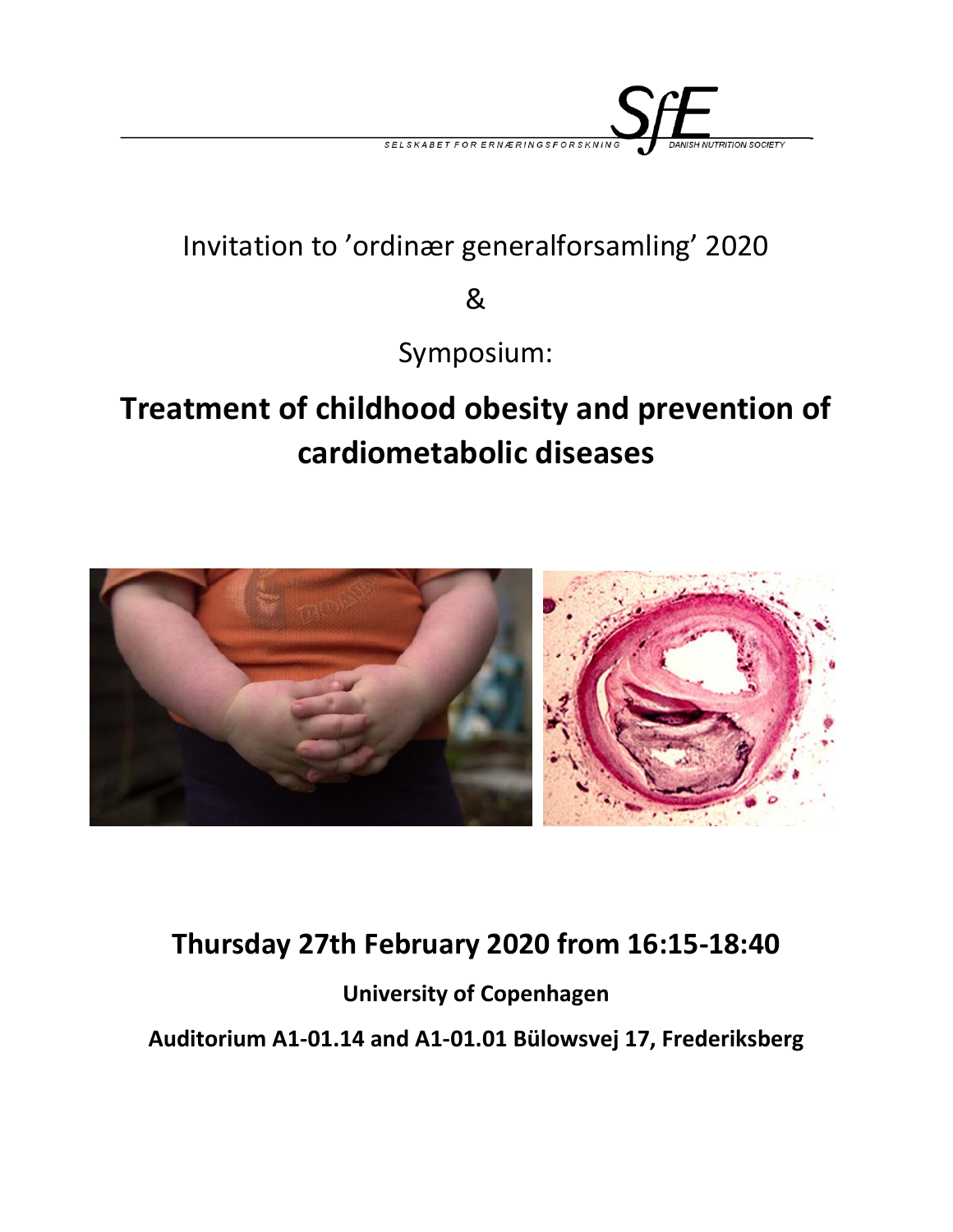

| Program           |                                                                                                                                                                                                                             |
|-------------------|-----------------------------------------------------------------------------------------------------------------------------------------------------------------------------------------------------------------------------|
| Generalforsamling | Konsistoriesalen, auditorium A1-01.14, Bülowsvej 17, Frederiksberg                                                                                                                                                          |
| $16:15 - 16:45$   | SfE ordinær generalforsamling (in Danish)                                                                                                                                                                                   |
| $16:45 - 17:05$   | Sandwiches and drinks                                                                                                                                                                                                       |
|                   |                                                                                                                                                                                                                             |
| <b>Symposium</b>  | Festauditoriet, auditorium A1-01.01, Bülowsvej 17, Frederiksberg                                                                                                                                                            |
| $17:05 - 17:10$   | Welcome / Camilla T. Damsgaard, President, SfE                                                                                                                                                                              |
| $17.10 - 17:35$   | Body size in childhood and risks of adult cardiometabolic disease<br>Jennifer L. Baker, Associate Professor, Life Course Epidemiology of<br>Growth and Health, Sektion for Clinical Epidemiology, Frederiksberg<br>Hospital |
| $17.40 - 18:05$   | Treatment of childhood obesity - evidence and new<br>recommendations from the Danish Health Authority<br>Mads L. Knudsen, Post Doc, Department of Nutrition, Exercise and<br>Sports, University of Copenhagen               |
| $18:10 - 18:35$   | Diet in childhood and cardiometabolic health<br>Camilla T. Damsgaard, Associate Professor, Department of Nutrition,<br>Exercise and Sports, University of Copenhagen                                                        |
| 18:35 - 18:40     | <b>Closing remarks</b><br>Camilla T. Damsgaard, President, SfE                                                                                                                                                              |

Participation is free of charge, and all are welcome. It is important that you register, please sign up via link: http://www.sfe.dk/kommende-moeder no later than **15th of February 2020.**